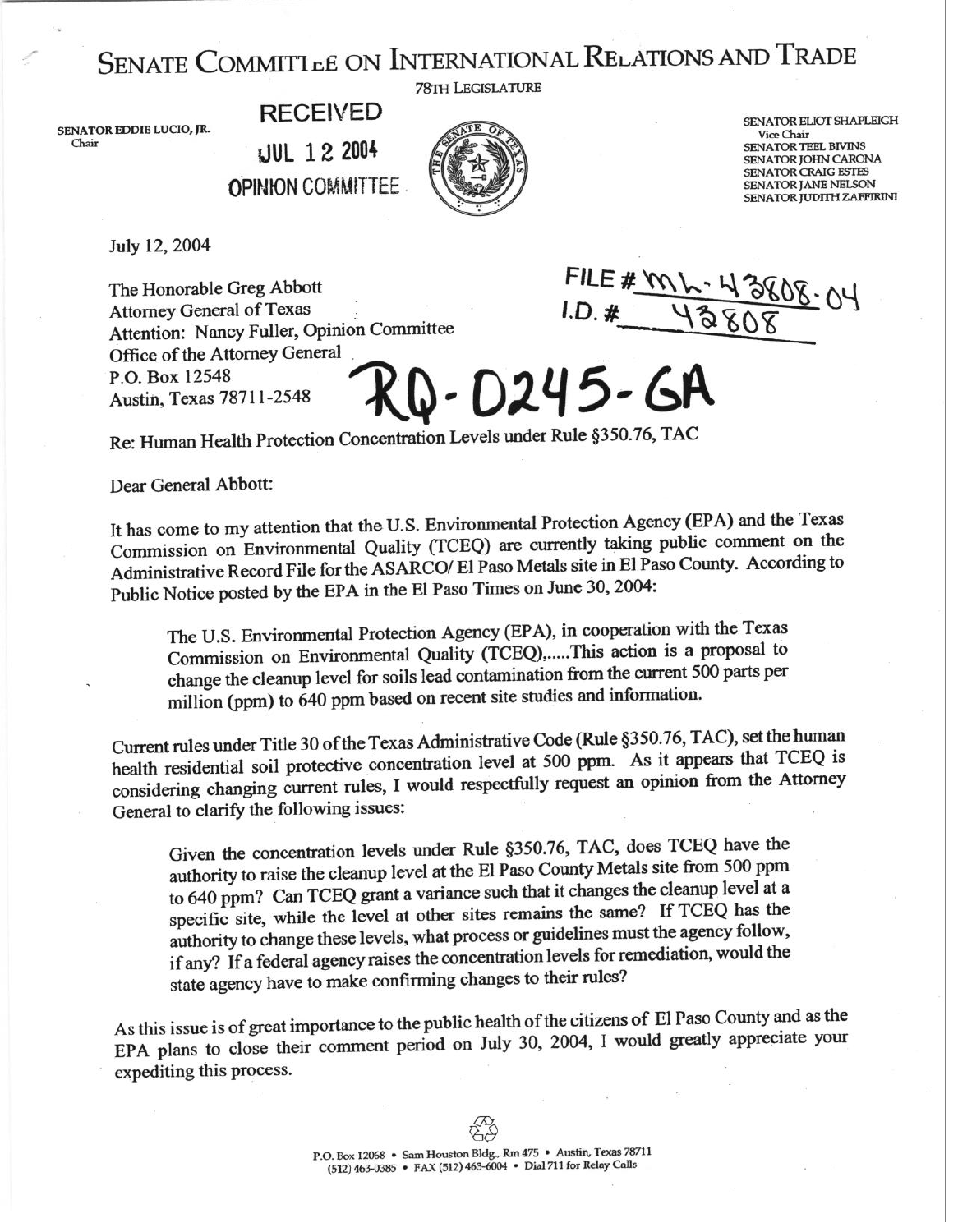The Hon. Greg Abbott Attorney General of Texas Opinion Request July 12,2004 Page 2 of 2

Thank you in advance for your prompt attention to this matter.

Sincerely adu Senator Eddie Lucio

Chair, Senate Committee on International Relations and Trade

CC: The Hon. Eliot Shapleigh, Senate District 29

Enclosures: Public Notice from El Paso Times, June 30,2004

EL/ir